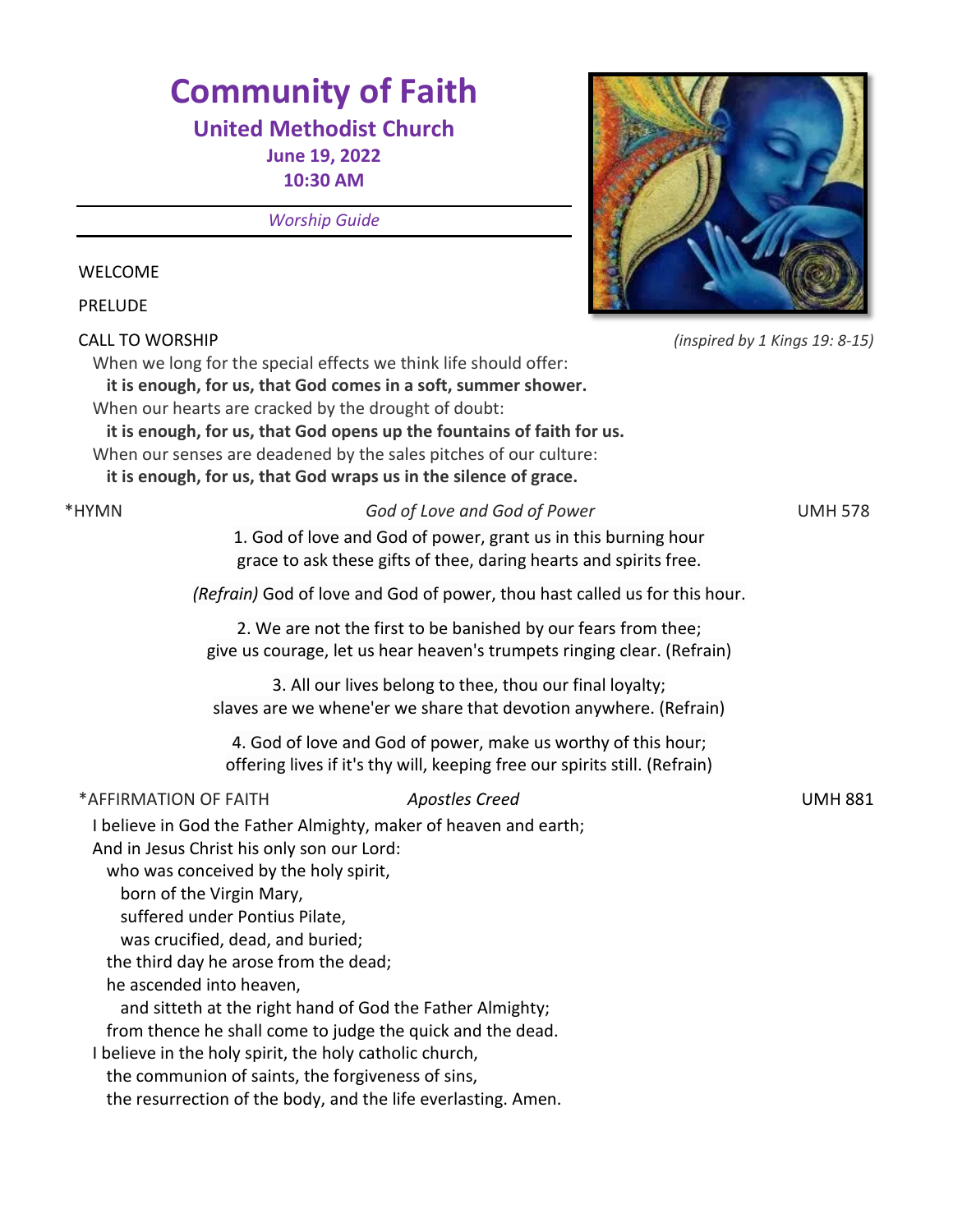#### TIME FOR CHILDREN

| <b>MUSIC</b>            |                            | <b>Be Still and Know</b><br>Mary Ann East                                                                                                                                                                                      | Victor Johnson   |
|-------------------------|----------------------------|--------------------------------------------------------------------------------------------------------------------------------------------------------------------------------------------------------------------------------|------------------|
| <b>SCRIPTURE LESSON</b> |                            | Luke 8:26-39; 1 Kings 19:1-15a                                                                                                                                                                                                 |                  |
| <b>HYMN</b>             |                            | Spirit, Spirit of Gentleness<br>(Refrain) Spirit, Spirit of gentleness, blow through the wilderness, calling and free,<br>Spirit, Spirit of restlessness, stir me from placidness, wind, wind on the sea.                      | <b>TFWS 2120</b> |
|                         |                            | You moved on the waters, you called to the deep,<br>then you coaxed up the mountains from the valleys of sleep;<br>and over the eons you called to each thing:<br>"Awake from your slumbers and rise on your wings." (Refrain) |                  |
|                         |                            | You swept through the desert, you stung with the sand,<br>and you goaded your people with a law and a land;<br>and when they were blinded with idols and lies,<br>then you spoke through your prophets, to open their eyes.    |                  |
|                         |                            | You sang in a stable, you cried from a hill,<br>then you whispered in silence when the whole world was still;<br>and down in the city you called once again,<br>when you blew through your people, on the rush of the wind.    |                  |
|                         |                            | You call from tomorrow, you break ancient schemes.<br>From the bondage of sorrow all the captives dream dreams;<br>our women see visions, our men clear their eyes.<br>With bold new decisions your people arise.              |                  |
|                         | <b>WITNESS TO THE WORD</b> |                                                                                                                                                                                                                                | Rev. Rob Vaughn  |
| *OFFERING               |                            |                                                                                                                                                                                                                                |                  |
| *DOXOLOGY               |                            |                                                                                                                                                                                                                                | <b>UMH #94</b>   |
|                         |                            | PRAYERS OF THE PEOPLE & THE LORD'S PRAYER                                                                                                                                                                                      |                  |
| *HYMN                   |                            | Healer of Our Every Ill<br>(Refrain) Healer of our every ill, light of each tomorrow,<br>give us peace beyond our fear and hope beyond our sorrow.                                                                             | <b>TFWS 2213</b> |
|                         |                            | 1. You who know our fears and sadness, grace us with your peace and gladness;<br>Spirit of all comfort, fill our hearts. (Refrain)                                                                                             |                  |
|                         |                            | 2. In the pain and joy beholding how your grace is still unfolding,<br>give us all your vision, God of love. (Refrain)                                                                                                         |                  |
|                         |                            | 3. Give us strength to love each other, every sister, every brother;<br>Spirit of all kindness, be our guide. (Refrain)                                                                                                        |                  |
|                         |                            | 4. You who know each thought and feeling, teach us all your way of healing;<br>Spirit of compassion, fill each heart. (Refrain)                                                                                                |                  |
|                         |                            |                                                                                                                                                                                                                                |                  |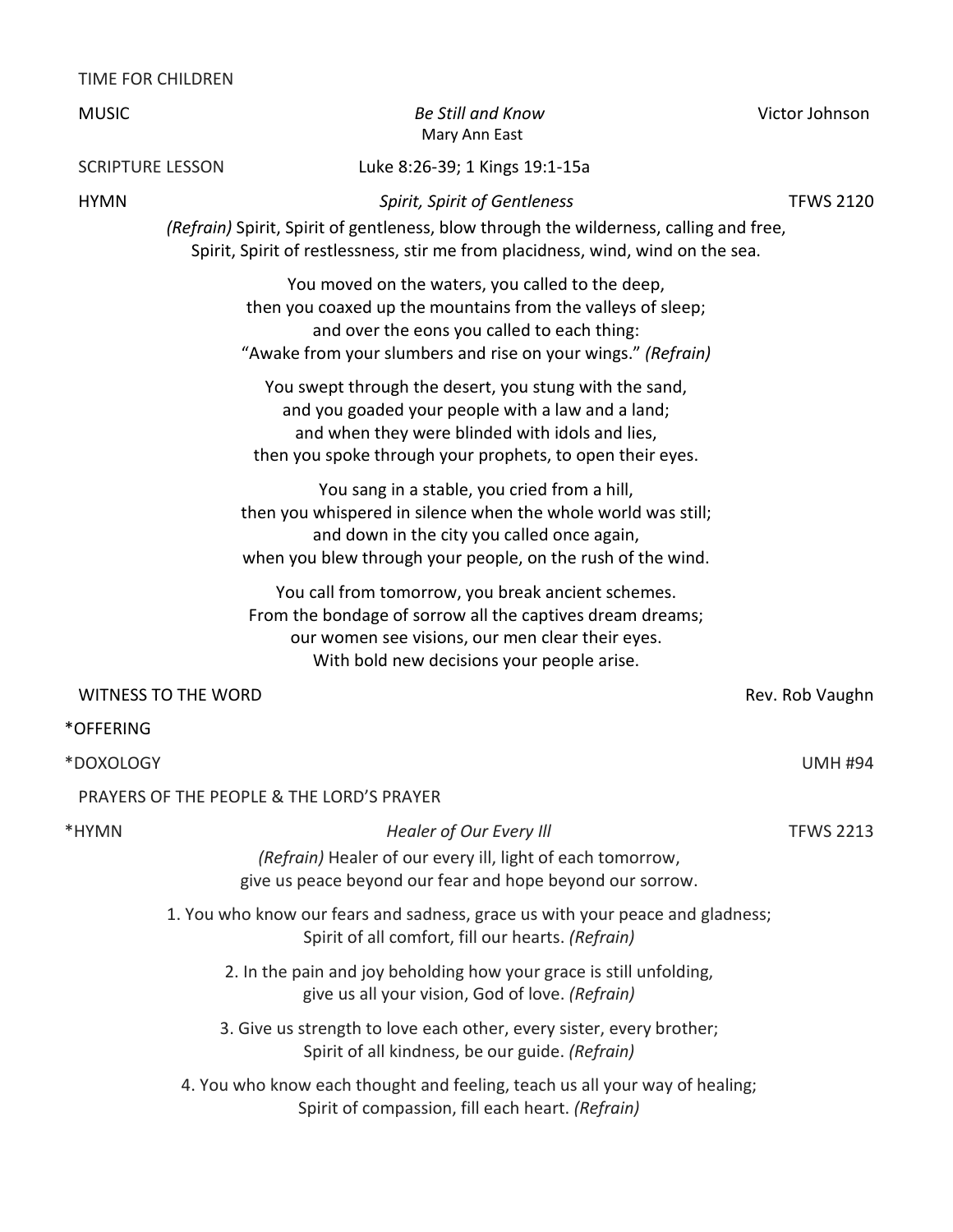*Go now in peace, go now in peace, may the love of God surround you, everywhere, everywhere you.*

\*POSTLUDE

## **Announcements**

**Financial Contributions -** Offerings may be made online at the church website [www.cofumc.org,](http://www.cofumc.org/) by texting to 73256 and in the message, enter COFUMC or checks can be mailed to 13224 Franklin Farm Road, Herndon, VA 20171. The Pastor's Discretionary Fund can receive donations at any time online or in offering plate or baskets. Such funds support persons in more critical need in our community.

**For United Methodist News** - visit **www.umnews.org, [www.um-insight.net](http://www.umnews.org/)** or **[www.umc.org](http://www.umc.org/)**

#### *Are You Receiving CoF Emails?*

CoF communicates digitally via email with mailings sent about three times weekly – Friday's email contains announcements and a calendar of events; Tuesday's email contains a brief 3-minute vesper and Sunday's email contains the electronic bulletin and additional Sunday announcements. To subscribe, just drop a note to [office@cofumc.org.](mailto:office@cofumc.org)

### **What's Happening this Week**

SUNDAY (June 19)) Adult Sunday School 9:30AM SUNDAY (June 19) Youth Group 10:30AM SUNDAY (June 19) Christian Worship Assembly 1PM MONDAY & TUESDAY AM – Food Prep @11AM MONDAY-FRIDAY Oak Hill Preschool Camp TUESDAY (June 21) Food Distribution 4:30-6PM TUESDAY (June 21) Vespers with Pastor Rob WEDNESDAY (June 22) Boy Scouts 7PM SATURDAY (June 25) Capital Harmonia Rehearsal 10AM-12PM

#### **Prayers**

David Mezainis for job prospects and safe travels for his sister, Julie

#### *For our parents and families*

Joel David's brother, Mike, for cancer surgery next week Thanksgiving for Terri Orvis' visiting family from OK Steve Maas for upcoming neck surgery Joe King (father of Justin King) for recovery from surgery Parents of Laura Babbitt (Nancy), Lara Fries (Shelby), Bane Vaughn (Betty Shamburger), Fred Mowery (Fred), Chris Gohrband (Virginia), Mary Ann East (Jackie), Kim Fuller (Joanne)

#### *For Friends & Neighbors*

Ali Greenburg's student with a broken collarbone Monica for upcoming surgery George (friend of Joel & Elaine David) in York PA as he prepares to host a Ukrainian family